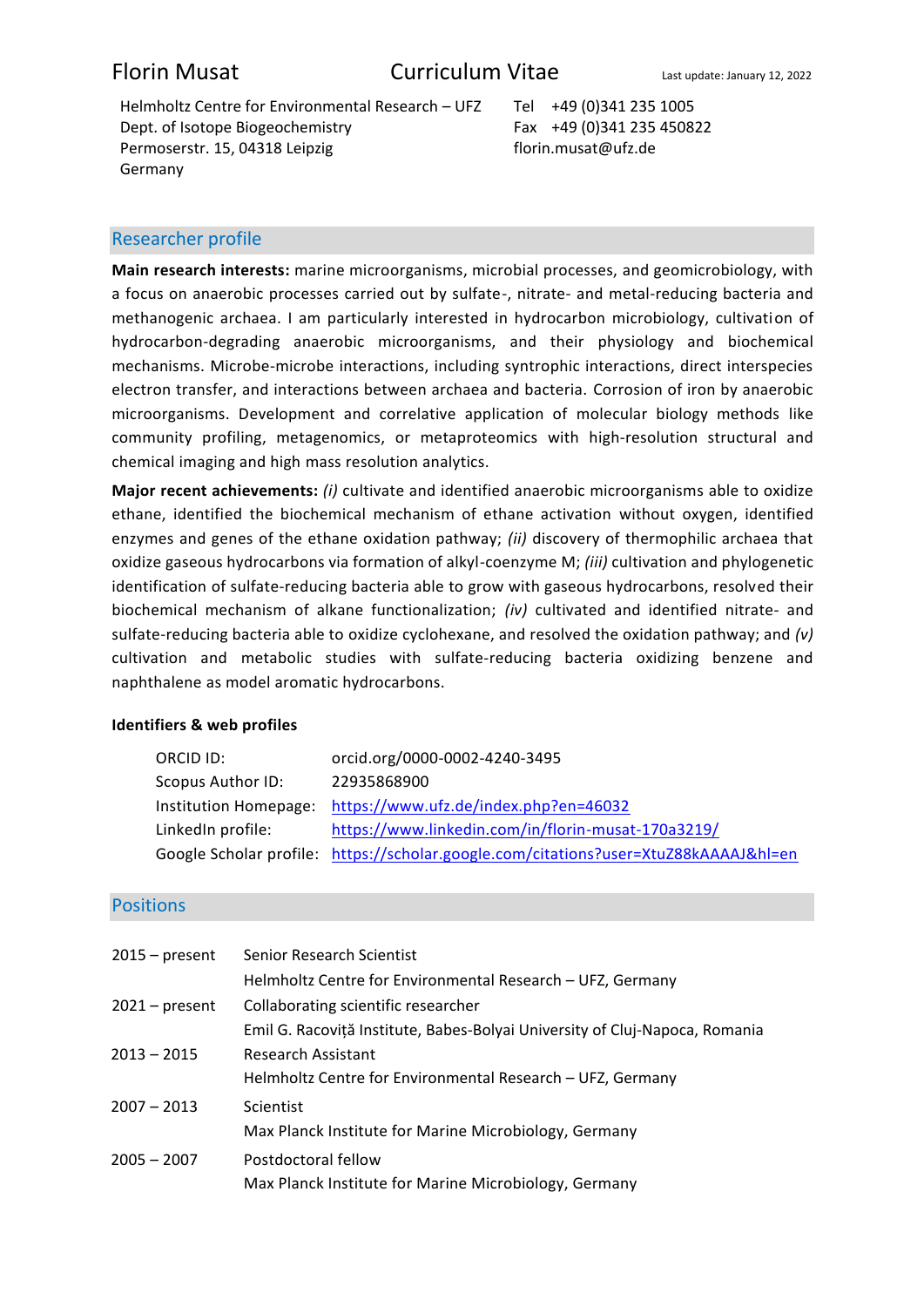| $2001 - 2005$    | Doctoral candidate<br>Max Planck Institute for Marine Microbiology, Germany                                                                                                                                                 |
|------------------|-----------------------------------------------------------------------------------------------------------------------------------------------------------------------------------------------------------------------------|
| $2000 - 2001$    | Assistant Lecturer<br>Faculty of Biology, University of Bucharest, Romania                                                                                                                                                  |
| $1997 - 2000$    | Assistant Researcher<br>Faculty of Biology, University of Bucharest, Romania                                                                                                                                                |
| <b>Education</b> |                                                                                                                                                                                                                             |
| $2001 - 2005$    | Ph.D. (Dr. rer. Nat.) in Marine Microbiology, magna cum laude<br>Max Planck Institute for Marine Microbiology, Germany<br>Dissertation Advisor: Prof. Dr. Friedrich Widdel                                                  |
| $1999 - 2001$    | Ph.D. candidate in Microbial Genetics, interrupted for Ph.D. programme in Marine<br>Microbiology<br>Department of Genetics, Faculty of Biology, University of Bucharest, Romania                                            |
| $1997 - 1999$    | Master of Science in Genetics and Microbial Genetics<br>Department of Genetics, Faculty of Biology, University of Bucharest, Romania<br>Dissertation in Microbial Genetics<br>Dissertation Advisor: Prof. Dr. Ileana Stoica |
| 1993 - 1997      | Bachelor of Science in Biological Sciences<br>Faculty of Biology, University of Bucharest, Romania                                                                                                                          |

# Teaching Experience

| $2006 - 2013$ | Lecturer and instructor for practical courses for students of the Master of<br>International Studies in Aquatic Tropical Ecology (ISATEC)<br>Topic: Introduction in Marine Microbiology<br>University of Bremen, Germany<br>Teaching load: 5 h/year lecturing, 8 h/year practical course training |
|---------------|---------------------------------------------------------------------------------------------------------------------------------------------------------------------------------------------------------------------------------------------------------------------------------------------------|
| 2007          | Instructor for practical course (one semester) for undergraduate students<br><b>Topic: General Microbiology</b><br>University of Bremen, Germany                                                                                                                                                  |
| $1997 - 2001$ | Lecturer and instructor for practical courses for undergraduate students of the<br>Faculty of Biology, and graduate students of the Master Programme of Microbial<br>Genetics & Biotechnology, and the Master Programme of Molecular Biology                                                      |
|               | Courses taught: General Genetics, Microbial Genetics, Genetic Engineering, and<br>Molecular Biology Methods<br>Faculty of Biology, University of Bucharest, Romania<br>Teaching load: 80 h/year lecturing, 160 h/year practical course training                                                   |

Mentoring of master students, doctoral candidates, and postdoctoral fellows

## **Master students**

**Previous:** Ostroveanu Anghelus (*1999-2000*), Ulrike Jaekel (*2007-2008*), Johannes Zedelius (*2006-2007*), Zane Zaleska (*2007-2008*), Aishwarya Paknikar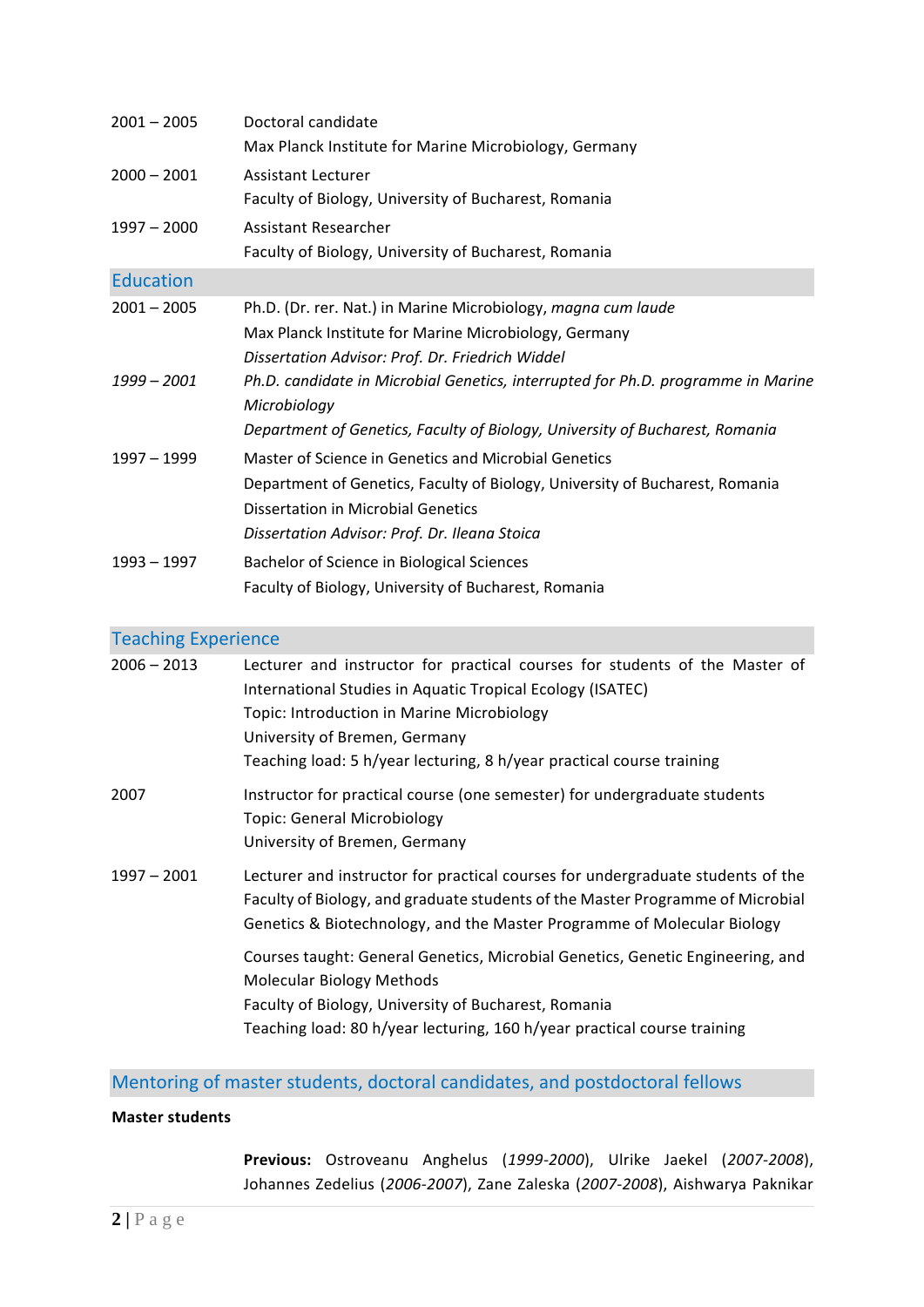### (*2010-2011*)

### **Doctoral candidates**

**Current**: Marc Tamisier (*2019-current*), Sarah Haenelt (*co-supervision, 2020 current*), Gangan Wang (*co-supervision, 2020-current*)

**Previous (***time; current occupation***)**: Ulrike Jaekel (*2008-2011; government senior advisor*); Sara Kleindienst (*2008-2012; co-supervision, faculty*); Gao Chen (*2009-2014; researcher*); Song-Can Chen (*2016-2018; researcher*); Jiaheng Ji (*2019-2021; pharma staff*); Alexei Remizovschi (*2019-2020, visiting Ph.D. student; Ph.D. candidate*), Federica Calabrese (*2016-2021; co-supervision, researcher*)

#### **Postdoctoral scientists**

**Previous (***time; current occupation***)**: Song-Can Chen (*2019-2021; researcher*); Zhi-Yong Song (*2016-2017; faculty*)

## Research Grants & Awards

| $2020 - 2021$ | Federal Institute for Geosciences and Natural Resources (BGR). PANORAMA II.<br>Scientific evaluation of molecular biology analyses of samples from the<br>Panorama exploration area (Part II). 73,280 EUR. Principal Investigator |
|---------------|-----------------------------------------------------------------------------------------------------------------------------------------------------------------------------------------------------------------------------------|
| $2019 - 2020$ | Federal Institute for Geosciences and Natural Resources (BGR). PANORAMA I.<br>Scientific evaluation of molecular biology analyses of samples from the<br>Panorama exploration area (Part I). 155,356 EUR. Principal Investigator  |
| $2018 - 2020$ | Helmholtz Association of German Research Centres Award. ARCHYPROX.<br>Archaeal hydrocarbon oxidation and pathway reversibility. 200,000 EUR.<br>Principal Investigator                                                            |
| $2008 - 2011$ | German Research Foundation (DFG). Microorganisms degrading cyclic and<br>short-chain alkanes under anoxic conditions. 105,600 EUR. Principal Investigator                                                                         |
| $2005 - 2007$ | Max Planck Society Postdoctoral scholarship. 45,000 EUR. Principal Investigator                                                                                                                                                   |

## Publications

| <b>Metrics (June 2021)</b>  | <b>WoS</b> | <b>Scopus</b> | Google Scholar |
|-----------------------------|------------|---------------|----------------|
| Times Cited:                | >1500      | >1500         | >2400          |
| Average Citations per Item: | 42         | 45            |                |
| $h$ -index:                 | 21         | 21            | 23             |

1. Tamisier, M., Schmidt, M., Vogt, C., Kümmel, S., Stryhanyuk, H., Musat, N., Richnow, H.-H., and **Musat, F.** (2021) Iron corrosion by methanogenic archaea characterized by stable isotope effects and crust mineralogy. *Environ Microbiol,* doi:10.1111/1462-2920.15658.

2. Chen, S.-C., Budhraja, R., Adrian, L., Calabrese, F., Stryhanyuk, H., Musat, N., Richnow, H.-H., Duan, G.-L., Zhu, Y.-G., and **Musat, F.** (2021) Novel clades of soil biphenyl degraders revealed by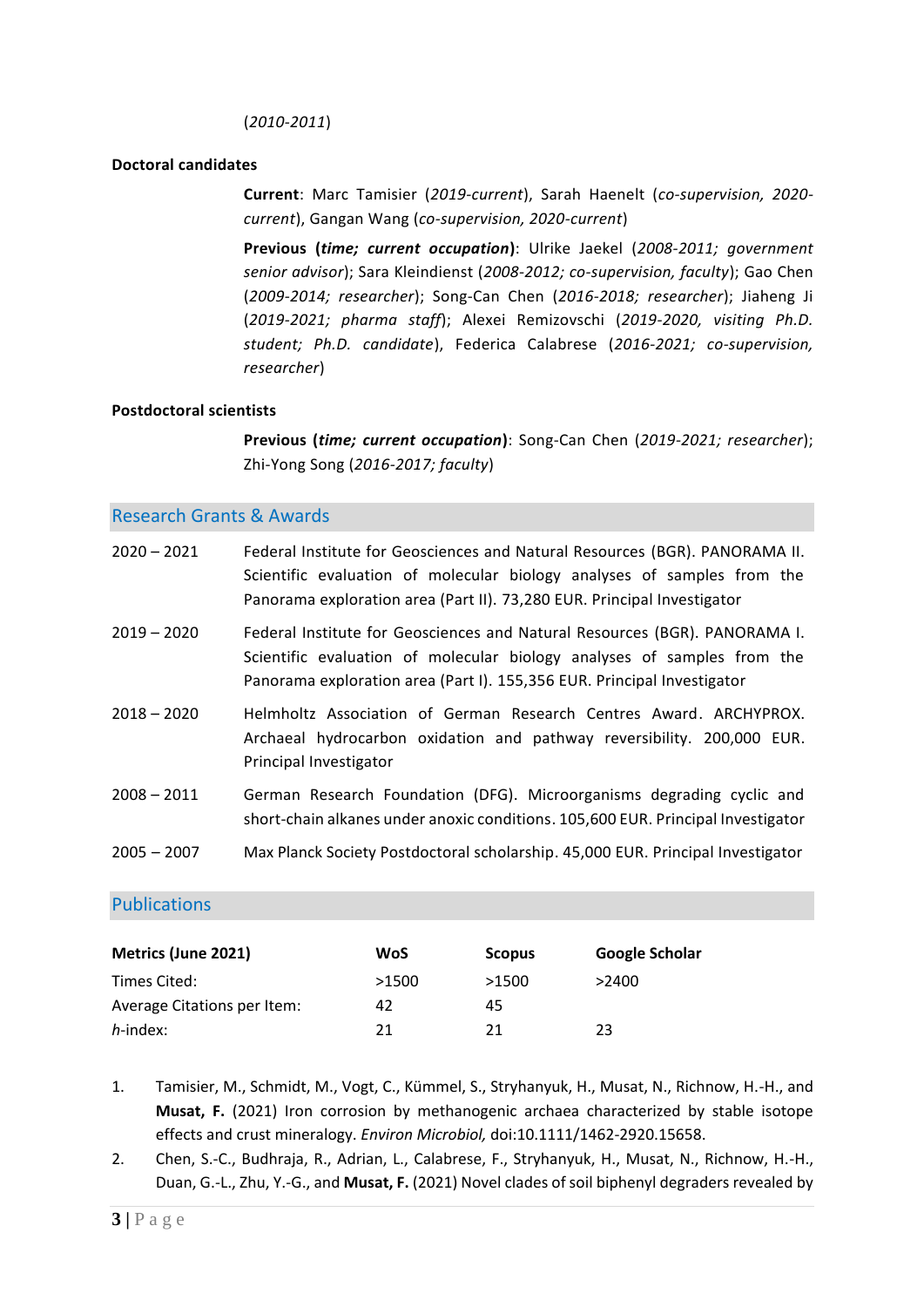integrating isotope probing, multi-omics, and single-cell analyses. *The ISME Journal* **15**: 3508- 3521.

- 3. Rotaru, A.-E., M.O. Yee, and **F. Musat**, *Microbes trading electricity in consortia of environmental and biotechnological significance.* Current Opinion in Biotechnology, 2021. **67**: p. 119-129.
- 4. Chen, S.-C., G.-X. Sun, Y. Yan, K.T. Konstantinidis, S.-Y. Zhang, Y. Deng, X.-M. Li, H.-L. Cui, **F. Musat**, D. Popp, B.P. Rosen, and Y.-G. Zhu, *The Great Oxidation Event expanded the genetic repertoire of arsenic metabolism and cycling.* Proceedings of the National Academy of Sciences, 2020. **117**(19): p. 10414-10421.
- 5. Chen, G., F. Widdel, and **F. Musat**, *Effect of energy deprivation on metabolite release by anaerobic marine naphthalene-degrading sulfate-reducing bacteria.* Environ Microbiol, 2020. **22**(9): p. 4057-4066.
- 6. Gilbert, A., B. Sherwood Lollar, **F. Musat**, T. Giunta, S. Chen, Y. Kajimoto, K. Yamada, C.J. Boreham, N. Yoshida, and Y. Ueno, *Intramolecular isotopic evidence for bacterial oxidation of propane in subsurface natural gas reservoirs.* Proc Natl Acad Sci U S A, 2019. **116**(14): p. 6653- 6658.
- 7. Chen, S.C., N. Musat, O.J. Lechtenfeld, H. Paschke, M. Schmidt, N. Said, D. Popp, F. Calabrese, H. Stryhanyuk, U. Jaekel, Y.G. Zhu, S.B. Joye, H.H. Richnow, F. Widdel, and **F. Musat**, *Anaerobic oxidation of ethane by archaea from a marine hydrocarbon seep.* Nature, 2019. **568**(7750): p. 108-111.
- 8. Calabrese, F., I. Voloshynovska, **F. Musat**, M. Thullner, M. Schlömann, H.H. Richnow, J. Lambrecht, S. Müller, L.Y. Wick, N. Musat, and H. Stryhanyuk, *Quantitation and Comparison of Phenotypic Heterogeneity Among Single Cells of Monoclonal Microbial Populations.* Frontiers in Microbiology, 2019. **10**(2814). doi:10.3389/fmicb.2019.02814.
- 9. Vogt, C., **F. Musat**, and H.-H. Richnow, *Compound-Specific Isotope Analysis for Studying the Biological Degradation of Hydrocarbons*, in *Anaerobic Utilization of Hydrocarbons, Oils, and Lipids*, M. Boll, Editor. 2018, Springer International Publishing. p. 1-38.
- 10. Stryhanyuk, H., F. Calabrese, S. Kümmel, **F. Musat**, H.H. Richnow, and N. Musat, *Calculation of Single Cell Assimilation Rates From SIP-NanoSIMS-Derived Isotope Ratios: A Comprehensive Approach.* Frontiers in Microbiology, 2018. **9**(2342).
- 11. Rotaru, A.E., F. Calabrese, H. Stryhanyuk, **F. Musat**, P.M. Shrestha, H.S. Weber, O.L.O. Snoeyenbos-West, P.O.J. Hall, H.H. Richnow, N. Musat, and B. Thamdrup, *Conductive particles enable syntrophic acetate oxidation between Geobacter and Methanosarcina from coastal sediments.* mBio, 2018. **9**(3).
- 12. Laso-Pérez, R., V. Krukenberg, **F. Musat**, and G. Wegener, *Establishing anaerobic hydrocarbondegrading enrichment cultures of microorganisms under strictly anoxic conditions.* Nature Protocols, 2018. **13**(6): p. 1310-1330.
- 13. **Musat, F.** and N. Musat, *Measuring the Impact of Hydrocarbons on Rates of Nitrogen Fixation*, in *Hydrocarbon and Lipid Microbiology Protocols; Activities and Phenotypes*, T.J. McGenity, K.N. Timmis, and B.N. Fernandez, Editors. 2017, Springer-Verlag Berlin Heidelberg. p. 81-97.
- 14. **Musat, F.**, *Introduction to Activities and Phenotypes*, in *Hydrocarbon and Lipid Microbiology Protocols; Activities and Phenotypes*, T.J. McGenity, K.N. Timmis, and B.N. Fernandez, Editors. 2017, Springer-Verlag Berlin Heidelberg. p. 1-6.
- 15. Vogt, C., C. Dorer, **F. Musat**, and H.H. Richnow, *Multi-element isotope fractionation concepts to characterize the biodegradation of hydrocarbons - from enzymes to the environment.* Current Opinion in Biotechnology, 2016. **41**: p. 90-98.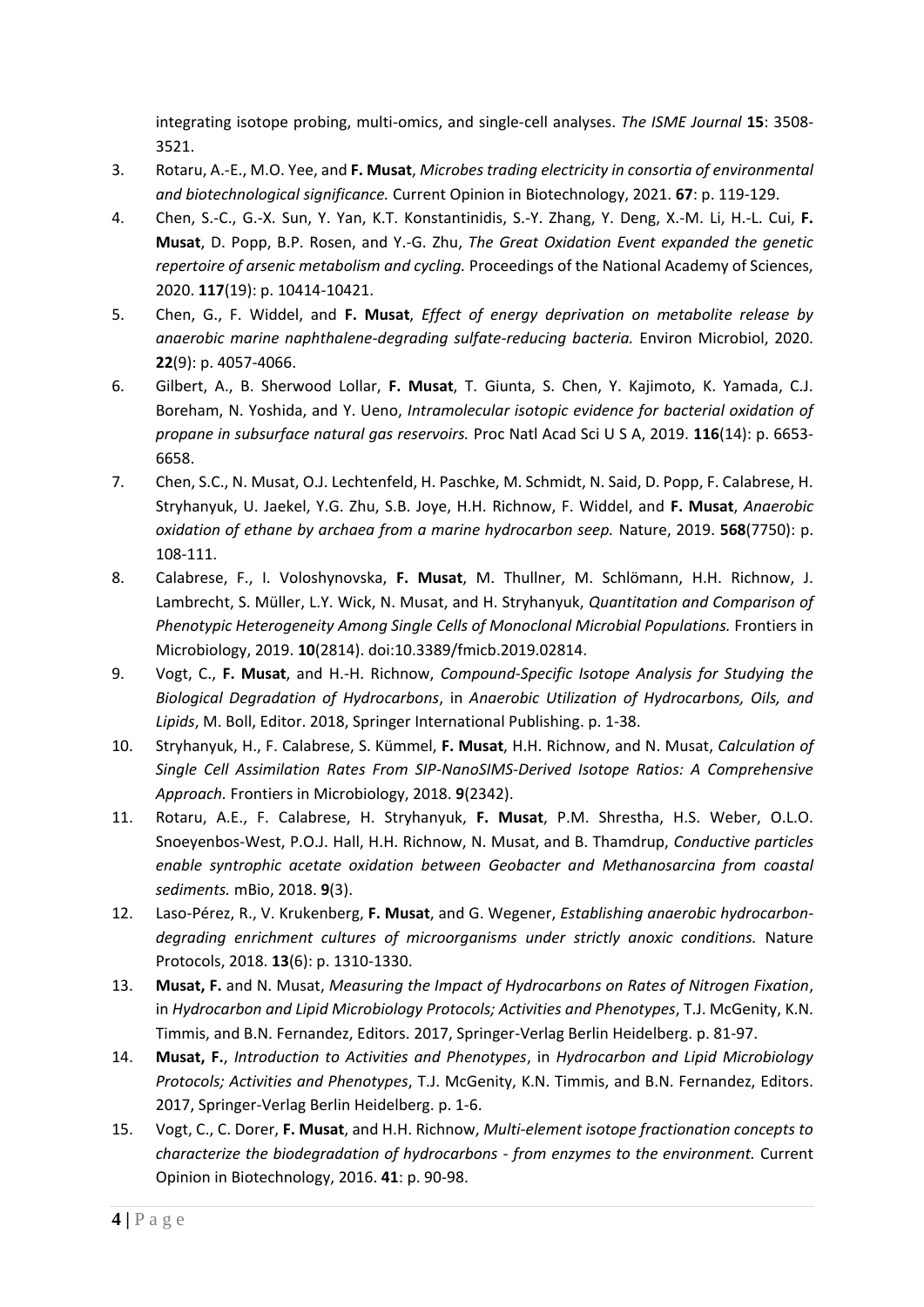- 16. Rabus, R., M. Boll, J. Heider, R.U. Meckenstock, W. Buckel, O. Einsle, U. Ermler, B.T. Golding, R.P. Gunsalus, P.M.H. Kroneck, M. Krüger, T. Lueders, B.M. Martins, **F. Musat**, H.H. Richnow, B. Schink, J. Seifert, M. Szaleniec, T. Treude, G.M. Ullmann, C. Vogt, M. Von Bergen, and H. Wilkes, *Anaerobic microbial degradation of hydrocarbons: From enzymatic reactions to the environment.* Journal of Molecular Microbiology and Biotechnology, 2016. **26**(1-3): p. 5-28.
- 17. Musat, N., **F. Musat**, P.K. Weber, and J. Pett-Ridge, *Tracking microbial interactions with NanoSIMS.* Current Opinion in Biotechnology, 2016. **41**: p. 114-121.
- 18. **Musat, F.**, C. Vogt, and H.H. Richnow, *Carbon and hydrogen stable isotope fractionation associated with the aerobic and anaerobic degradation of saturated and alkylated aromatic hydrocarbons.* Journal of Molecular Microbiology and Biotechnology, 2016. **26**(1-3): p. 211-226.
- 19. Laso-Pérez, R., G. Wegener, K. Knittel, F. Widdel, K.J. Harding, V. Krukenberg, D.V. Meier, M. Richter, H.E. Tegetmeyer, D. Riedel, H.-H. Richnow, L. Adrian, T. Reemtsma, O.J. Lechtenfeld, and **F. Musat**, *Thermophilic archaea activate butane via alkyl-coenzyme M formation.* Nature, 2016. **539**(7629): p. 396-401.
- 20. Kümmel, S., R. Starke, G. Chen, **F. Musat**, H.H. Richnow, and C. Vogt, *Hydrogen Isotope Fractionation As a Tool to Identify Aerobic and Anaerobic PAH Biodegradation.* Environmental Science and Technology, 2016. **50**(6): p. 3091-3100.
- 21. **Musat, F.**, *The anaerobic degradation of gaseous, nonmethane alkanes - From in situ processes to microorganisms.* Computational and Structural Biotechnology Journal, 2015. **13**: p. 222-228.
- 22. Jaekel, U., J. Zedelius, H. Wilkes, and **F. Musat**, *Anaerobic degradation of cyclohexane by sulfatereducing bacteria from hydrocarbon-contaminated marine sediments.* Frontiers in Microbiology, 2015. **6**:116: p. 1-11.
- 23. Kleindienst, S., F.-A. Herbst, M. Stagars, F. von Netzer, M. von Bergen, J. Seifert, J. Peplies, R. Amann, **F. Musat**, T. Lueders, and K. Knittel, *Diverse sulfate-reducing bacteria of the Desulfosarcina/Desulfococcus clade are the key alkane degraders at marine seeps.* ISME J, 2014. **8**(10): p. 2029-2044.
- 24. Jaekel, U., C. Vogt, A. Fischer, H.-H. Richnow, and **F. Musat**, *Carbon and hydrogen stable isotope fractionation associated with the anaerobic degradation of propane and butane by marine sulfate-reducing bacteria.* Environmental Microbiology, 2014. **16**(1): p. 130-140.
- 25. Jaekel, U., N. Musat, B. Adam, M. Kuypers, O. Grundmann, and **F. Musat**, *Anaerobic degradation of propane and butane by sulfate-reducing bacteria enriched from marine hydrocarbon cold seeps.* ISME J, 2013. **7**(5): p. 885-95.
- 26. Abed, R.M.M., N. Musat, **F. Musat**, and M. Mußmann, *Structure of microbial communities and hydrocarbon-dependent sulfate reduction in the anoxic layer of a polluted microbial mat.* Marine Pollution Bulletin, 2011. **62**(3): p. 539-546.
- 27. Widdel, F. and **F. Musat**, *Diversity and common principles in enzymatic activation of hydrocarbons*, in *Handbook of Hydrocarbon and Lipid Microbiology*, K.N. Timmis, Editor. 2010, Springer Berlin Heidelberg. p. 983-1009.
- 28. Widdel, F. and **F. Musat**, *Energetic and other quantitative aspects of microbial hydrocarbon utilization*, in *Handbook of Hydrocarbon and Lipid Microbiology*, K.N. Timmis, Editor. 2010, Springer Berlin Heidelberg: Berlin, Heidelberg. p. 729-763.
- 29. **Musat, F.**, H. Wilkes, A. Behrends, D. Woebken, and F. Widdel, *Microbial nitrate-dependent cyclohexane degradation coupled with anaerobic ammonium oxidation.* ISME J, 2010. **4**(10): p. 1290-301.
- 30. **Musat, F.**, A. Galushko, J. Jacob, F. Widdel, M. Kube, R. Reinhardt, H. Wilkes, B. Schink, and R.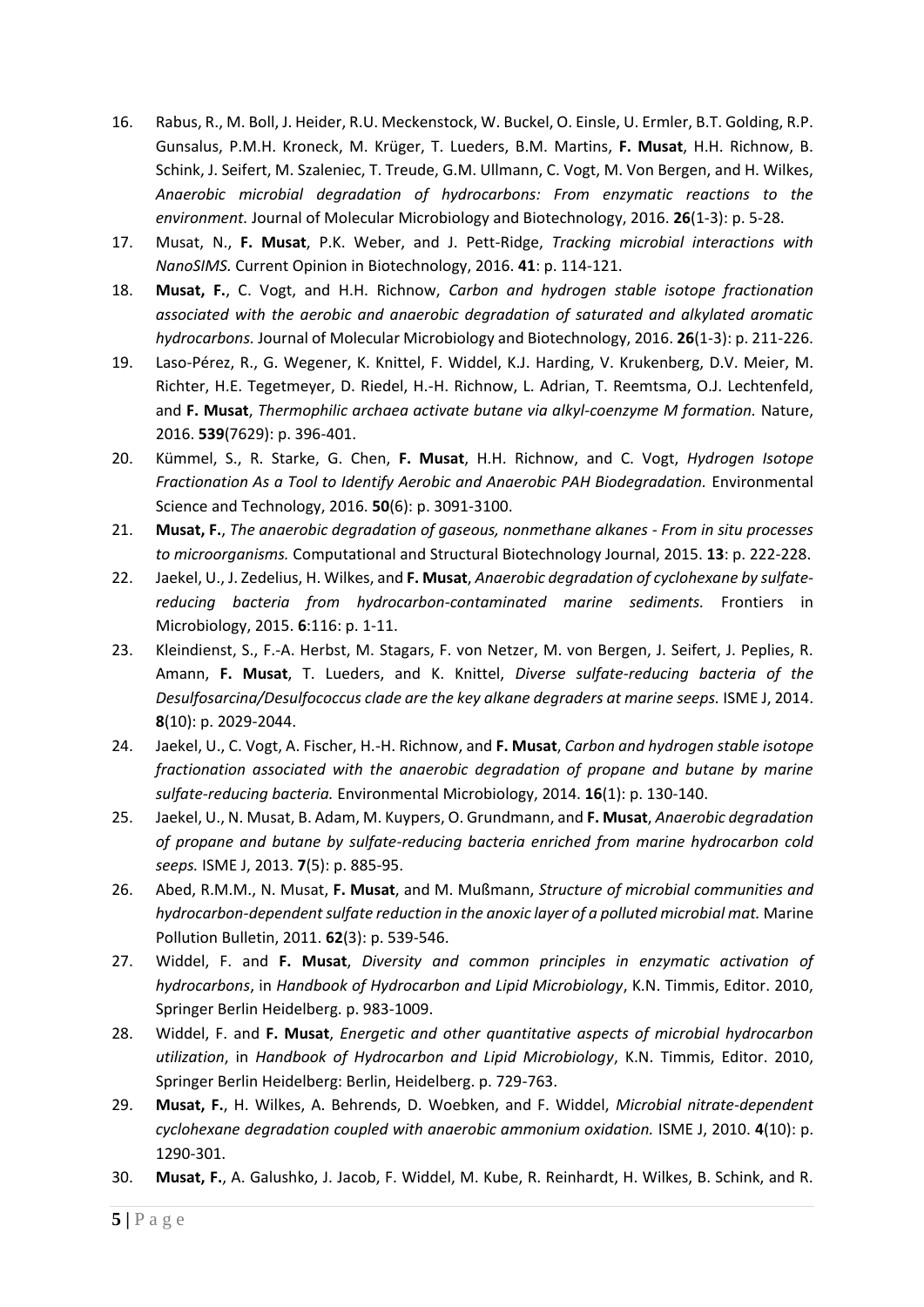Rabus, *Anaerobic degradation of naphthalene and 2-methylnaphthalene by strains of marine sulfate-reducing bacteria.* Environ Microbiol, 2009. **11**(1): p. 209-19.

- 31. Halm, H., N. Musat, P. Lam, R. Langlois, **F. Musat**, S. Peduzzi, G. Lavik, C.J. Schubert, B. Singha, J. Laroche, and M.M.M. Kuypers, *Co-occurrence of denitrification and nitrogen fixation in a meromictic lake, Lake Cadagno (Switzerland).* Environmental Microbiology, 2009. **11**(8): p. 1945-1958.
- 32. **Musat, F.** and F. Widdel, *Anaerobic degradation of benzene by a marine sulfate-reducing enrichment culture, and cell hybridization of the dominant phylotype.* Environmental Microbiology, 2008. **10**(1): p. 10-19.
- 33. Widdel, F., **F. Musat**, K. Knittel, and A. Galushko, *Anaerobic degradation of hydrocarbons with sulphate as electron acceptor*, in *Sulphate-reducing Bacteria: Environmental and Engineered Systems*. 2007, Cambridge University Press: Cambridge, UK. p. 265-303.
- 34. Kniemeyer, O., **F. Musat**, S.M. Sievert, K. Knittel, H. Wilkes, M. Blumenberg, W. Michaelis, A. Classen, C. Bolm, S.B. Joye, and F. Widdel, *Anaerobic oxidation of short-chain hydrocarbons by marine sulphate-reducing bacteria.* Nature, 2007. **449**(7164): p. 898-901.
- 35. **Musat, F.**, J. Harder, and F. Widdel, *Study of nitrogen fixation in microbial communities of oilcontaminated marine sediment microcosms.* Environmental Microbiology, 2006. **8**(10): p. 1834- 1843.
- 36. Alain, K., T. Holler, **F. Musat**, M. Elvert, T. Treude, and M. Krüger, *Microbiological investigation of methane- and hydrocarbon-discharging mud volcanoes in the Carpathian Mountains, Romania.* Environmental Microbiology, 2006. **8**(4): p. 574-590.
- 37. **Musat, F.**, F. Widdel, A. Wieland, and F. Widdel, *Marine sediment with surface contamination by oil in microcosms for microbiological studies.* Ophelia, 2004. **58**(3): p. 217-222.
- 38. Vassu, T., D. Smarandache, I. Stoica, E. Sasarman, D. Fologea, **F. Musat**, O. Csutak, A.-M. Nohit, O. Iftime, and R. Gherasim, *Biochemical and genetic characterization of Lactobacillus plantarum cmgb-1 strain used as probiotic.* Romanian Biotechnological Letters, 2002. **7**: p. 585-598.
- 39. Vassu, T., I. Stoica, O. Csutak, and **F. Musat**, *Genetics of Microorganisms and Microbial Genetic Engineering. Course notes and laboratory techniques (in Romanian)*. Vol. 1. 2001, Bucharest: Petrion.
- 40. Stoica, I., **F. Musat**, T. Vassu, I. Lazar, E. Sasarman, and O. Csutak, *Preliminary Studies on a Quinoline-Degrading Bacterial Consortium using a new Screening Technique.* Romanian Biotechnological Letters, 1999. **4**: p. 235-246.

## Invited seminars and conference talks

- 2019 Gordon Research Conference Archaea: Ecology, Metabolism, and Molecular Biology. Les Diablerets, Switzerland
- 2017 Gordon Research Conference Archaea: Ecology, Metabolism, and Molecular Biology. Waterville Valley, USA
- 2016 Microbiological colloquium, University of Oldenburg and the Institute for Chemistry and Biology of the Marine Environment. Oldenburg, Germany

China-Germany Symposium – Microbial chemotaxis and bioremediation of environmental pollutants. Beijing, China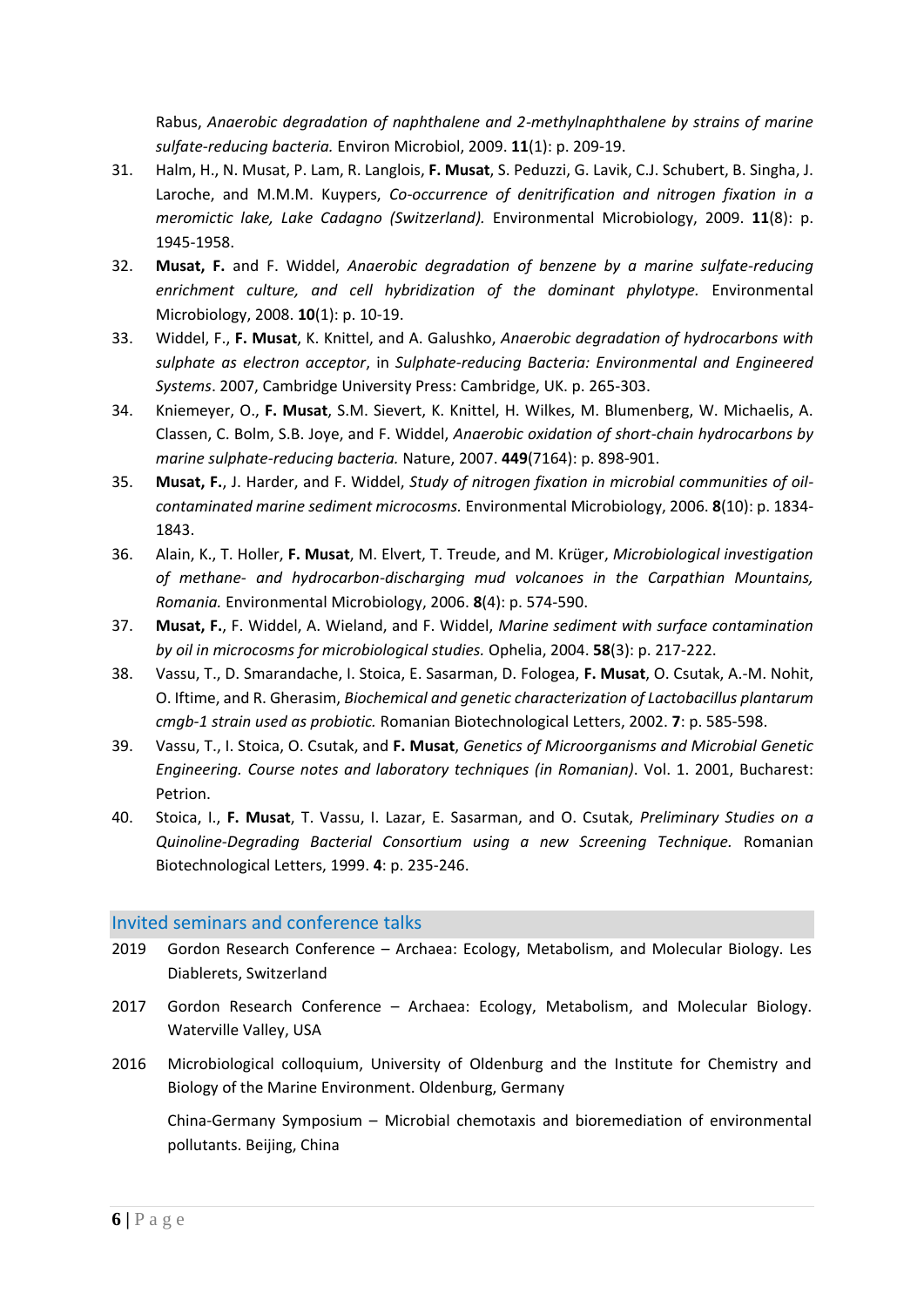2015 EuCheMS International Conference on Chemistry and the Environment – ICCE. Leipzig, Germany

International Symposium on Applied Microbiology and Molecular Biology in Oil Systems – ISMOS. Stavanger, Norway

- 2012 Microbiological colloquium, University of Oldenburg and the Institute for Chemistry and Biology of the Marine Environment. Oldenburg, Germany
- 2011 The 51<sup>st</sup> Annual Scientific Session of the Institute of Biology, Romanian Academy of Sciences. Bucharest, Romania

International Society for Subsurface Microbiology Symposium. Garmisch-Partenkirchen, Germany

Reservoir Microbiology Forum. London, UK

2006 Association for General and Applied Microbiology (VAAM). Jena, Germany

### Professional Service

#### *Editorial positions*

| $2019$ – present | Associate Editor, Microbiological Chemistry and Geomicrobiology, Frontiers in<br>Microbiology                                              |
|------------------|--------------------------------------------------------------------------------------------------------------------------------------------|
| $2016 - 2019$    | Review Editor for Extreme Microbiology, Frontiers in Microbiology                                                                          |
| $2014 - 2015$    | Guest Associate Editor for Microbial Physiology and Metabolism, Frontiers in<br>Microbiology<br>Editor of the research topic Living on gas |

### *Peer Reviewer*

Nature Microbiology, Nature Communications, The ISME Journal, Environmental Microbiology, Frontiers in Microbiology, FEMS Microbiology Ecology, Biogeosciences, Environmental Research Letters, Environmental Science & Technology, Environmental Science and Pollution Research, Archives of Microbiology.

### *University Service*

| 2020          | Visiting Associate Professor, Evaluator for undergraduates in the final year of<br>Biochemistry studies, Babes-Bolyai University of Cluj-Napoca, Romania |
|---------------|----------------------------------------------------------------------------------------------------------------------------------------------------------|
| 2019          | Member of PhD committee panel, University of Southern Denmark, Odense,<br><b>Denmark</b>                                                                 |
| $2011 - 2015$ | Member of PhD committee panel, Max Planck Institute for Marine Microbiology<br>and University of Bremen, Bremen, Germany                                 |

### *Scientific meetings*

2015 Session organizer and convener: Isotopes in Geochemistry, Ecology and Microbiology. Goldschmidt, Prague, Czech Republic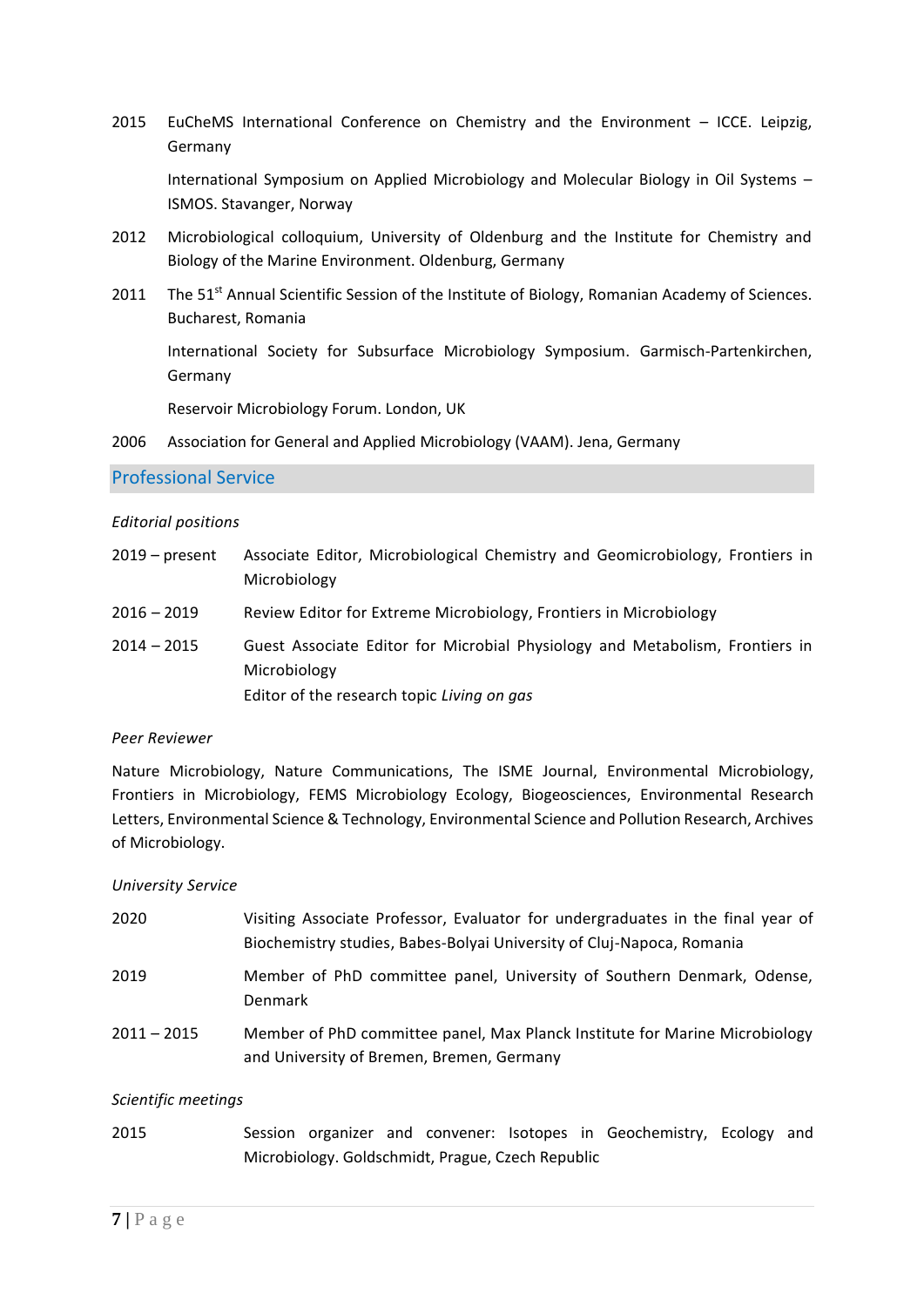# Field experience and Research Expeditions

| 2018 | On-board scientist, sediment microbiology team. Research Expedition in the<br>Arctic, Greenland Sea and Wandel Sea with the RV Polarstern (Expedition<br>PS115.1, duration 6 weeks). Sediment sampling using multi-corer, gravity corer<br>and box corer. On-board work including processing of sediment cores, cultivation<br>work, dissolved gas measurements |
|------|-----------------------------------------------------------------------------------------------------------------------------------------------------------------------------------------------------------------------------------------------------------------------------------------------------------------------------------------------------------------|
| 2004 | Organizer and team member, sampling campaign Paclele Mici terrestrial mud<br>volcanoes, Romania. On site measurements of physical-chemical parameters,<br>sediment and gas sampling                                                                                                                                                                             |
| 2002 | Organizer and team member, sampling of marine intertidal sediments of the<br>Mediterranean Sea and North Sea                                                                                                                                                                                                                                                    |

## Public outreach

| Press releases |                                                                               |
|----------------|-------------------------------------------------------------------------------|
| 2019           | Knowledge gap closed in our understanding of degradation of ethane            |
|                | Press release in response to publication Chen et al., Nature 2019:            |
|                | https://www.ufz.de/index.php?en=36336&webc_pm=15/2019                         |
|                | Mention in news and blogs:                                                    |
|                | https://www.nature.com/articles/s41586-019-1063-0/metrics                     |
| 2016           | Mystery of archaeal butane degradation solved                                 |
|                | Press release in response to publication Laso-Perez et al., Nature 2016:      |
|                | https://www.ufz.de/index.php?en=36336&webc_pm=39/2016                         |
|                | Mention in news and blogs:                                                    |
|                | https://www.nature.com/articles/nature20152/metrics                           |
| <b>Blogs</b>   |                                                                               |
| 2019           | Musat F. Candidatus Argoarchaeum ethanivorans - a decade-old quest for an     |
|                | anaerobic ethane degrader. Behind the paper blog $\omega$ Nature Microbiology |
|                | Community                                                                     |
|                | https://microbiologycommunity.nature.com/posts/49957-candidatus-              |
|                | argoarchaeum-ethanivorans-a-decade-old-quest-for-an-anaerobic-ethane-         |
|                | degrader                                                                      |
|                |                                                                               |

Communication of scientific news and publications from our group through my LinkedIn channel (443 followers):

https://www.linkedin.com/in/florin-musat-170a3219/detail/recent-activity/shares/

Scientific collaborations network

During my career I have built a network of collaborators with research interests similar or complementary to my own. Below a list of those currently most active:

*Dr. Amelia Rotaru*, Dept. of Biology, Univ. of Southern Denmark, Odense, Denmark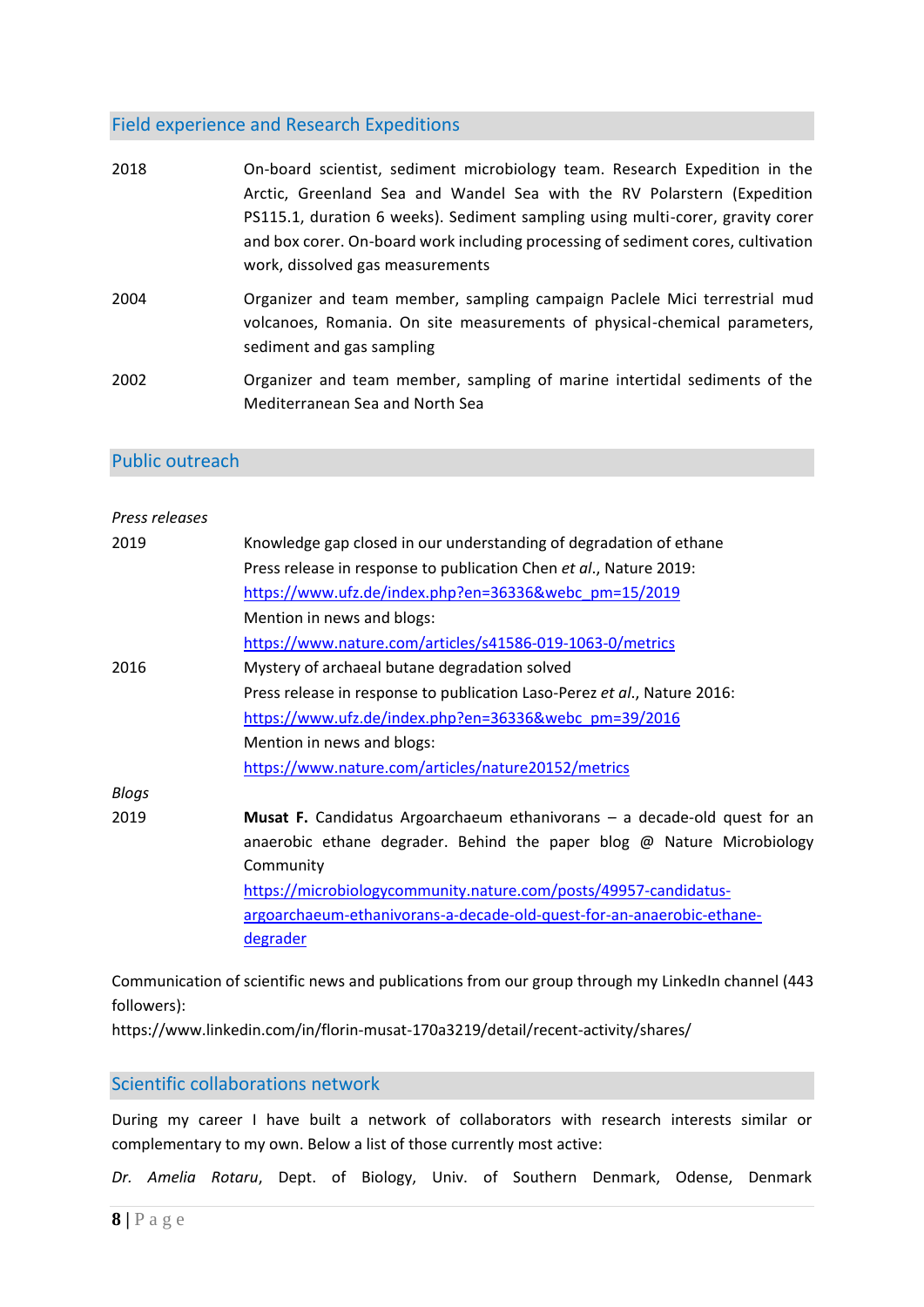Topic: Direct interspecies electron transfer in anaerobic processes (hydrocarbon oxidation, methanogenesis, iron corrosion)

Common publications: Rotaru, A.E. et al., (2018). Conductive particles enable syntrophic acetate oxidation between *Geobacter* and *Methanosarcina* from coastal sediments. mBio 9.

Rotaru et al., (2021) Microbes trading electricity in consortia of environmental and biotechnological significance. Current Opinion in Biotechnology 67, 119-129.

*Dr. Stefan Sievert*, Biology Dept., Woods Hole Oceanographic Institution, Woods Hole, MA, USA Topic: Genomics of anaerobic, marine microorganisms able to oxidize hydrocarbons

Joint Genome Institute: Sequencing the Genome of Strain BuS5, a Highly Specialized and Novel Bacterium Being Able to Degrade Propane and Butane under Anaerobic Conditions. PIs: Sievert S and Musat F.

*Dr. Alexis Gilbert*, Tokyo Institute of Technology, Tokyo, Japan

Topic: Position-specific stable isotope fractionation during anaerobic oxidation of hydrocarbons

Common publication: Gilbert, A. et al. (2019). Intramolecular isotopic evidence for bacterial oxidation of propane in subsurface natural gas reservoirs. Proc Natl Acad Sci U S A 116, 6653- 6658.

*Dr. Martin Krüger*, Dept. Geomicrobiology, Federal Institute for Geosciences and Natural Resources – BGR, Hannover, Germany

Topic: Ecology of aerobic and anaerobic hydrocarbon degraders in Arctic sediments

*Prof. Samantha Joye*, Dept. of Marine Sciences, University of Georgia, Athens, GA, USA Topic: Biogeochemistry of deep sea sediments

Common publications: Chen, S.C. et al (2019). Anaerobic oxidation of ethane by archaea from a marine hydrocarbon seep. Nature 568, 108-111.

Kniemeyer, O. et al (2007). Anaerobic oxidation of short-chain hydrocarbons by marine sulphate-reducing bacteria. Nature 449, 898-901.

*Prof. Britta Planer-Friedrich*, Faculty for Biology, Chemistry, and Earth Sciences, Univ. Bayreuth,

Bayreuth, Germany

Topic: Sulfur species in archaeal-bacterial consortia (collaboration initiated 2019)

*Prof. Horita Juske*, Dept. of Geosciences, Texas Tech University, Lubbock, TX, USA Topic: Position-specific isotope fractionation of light hydrocarbons during anaerobic biodegradation (collaboration initiated 2019)

*Prof. Yong-Guan Zhu*, Chinese Academy of Sciences, Beijing, China Topics: Geomicrobiology of hydrocarbon oxidation in anoxic sediments; Origin and evolution of Asresistance mechanisms

Outcome: joint PhD coordination of Dr. S. Chen which received his PhD degree with honors from the Chinese Academy of Science

Common publications: Chen, S.C. et al (2019). Anaerobic oxidation of ethane by archaea from a marine hydrocarbon seep. Nature 568, 108-111.

Chen et al., 2020, The Great Oxidation Event expanded the genetic repertoire of arsenic